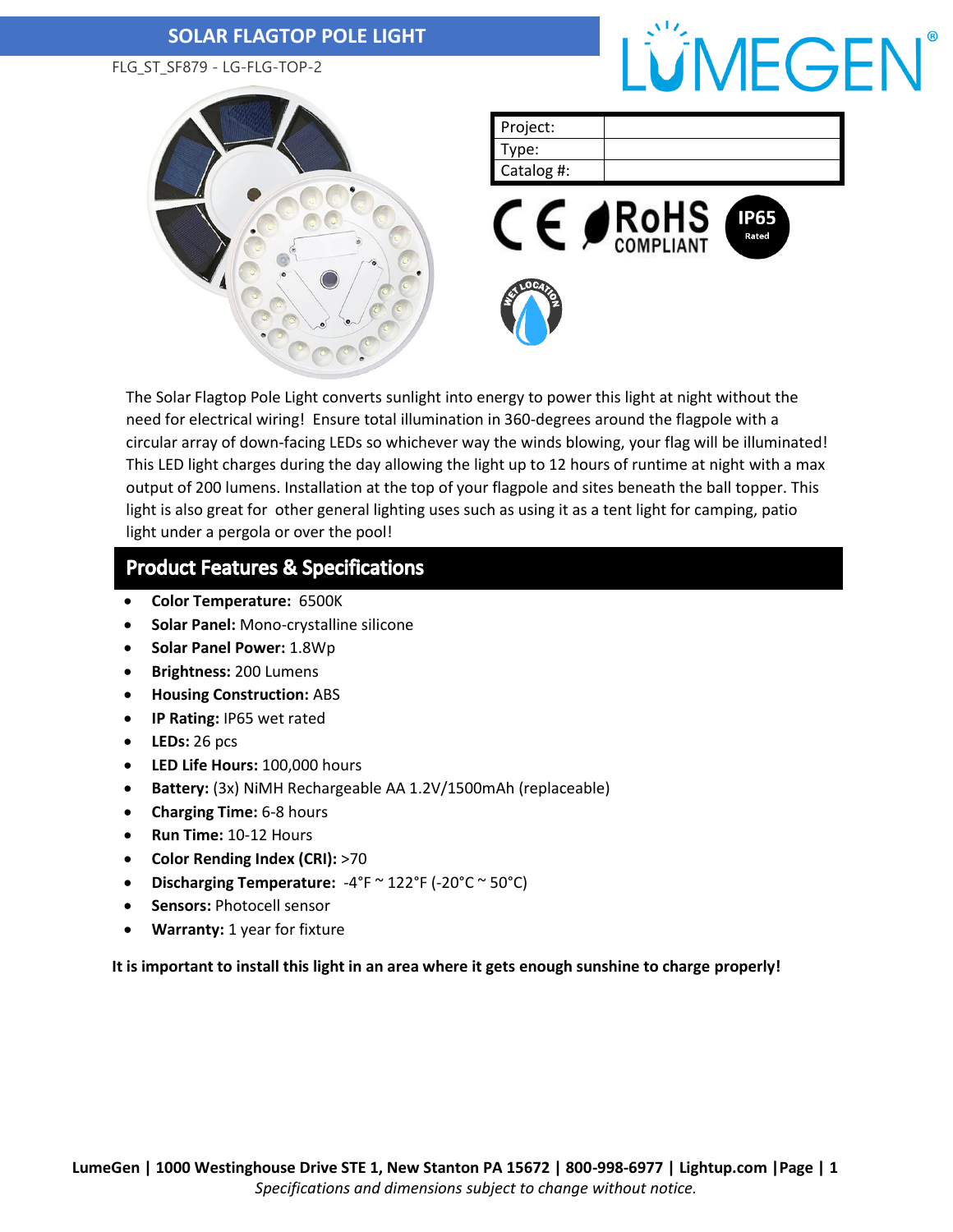## **SOLAR FLAGTOP POLE LIGHT**

FLG\_ST\_SF879 - LG-FLG-TOP-2

# LÜMEGEN®

# **Dimensions**



**Mounting** 

### Flag pole top (1/2" Diameter opening)



Hanging Mount



**LumeGen | 1000 Westinghouse Drive STE 1, New Stanton PA 15672 | 800-998-6977 | Lightup.com |Page | 2** *Specifications and dimensions subject to change without notice.*